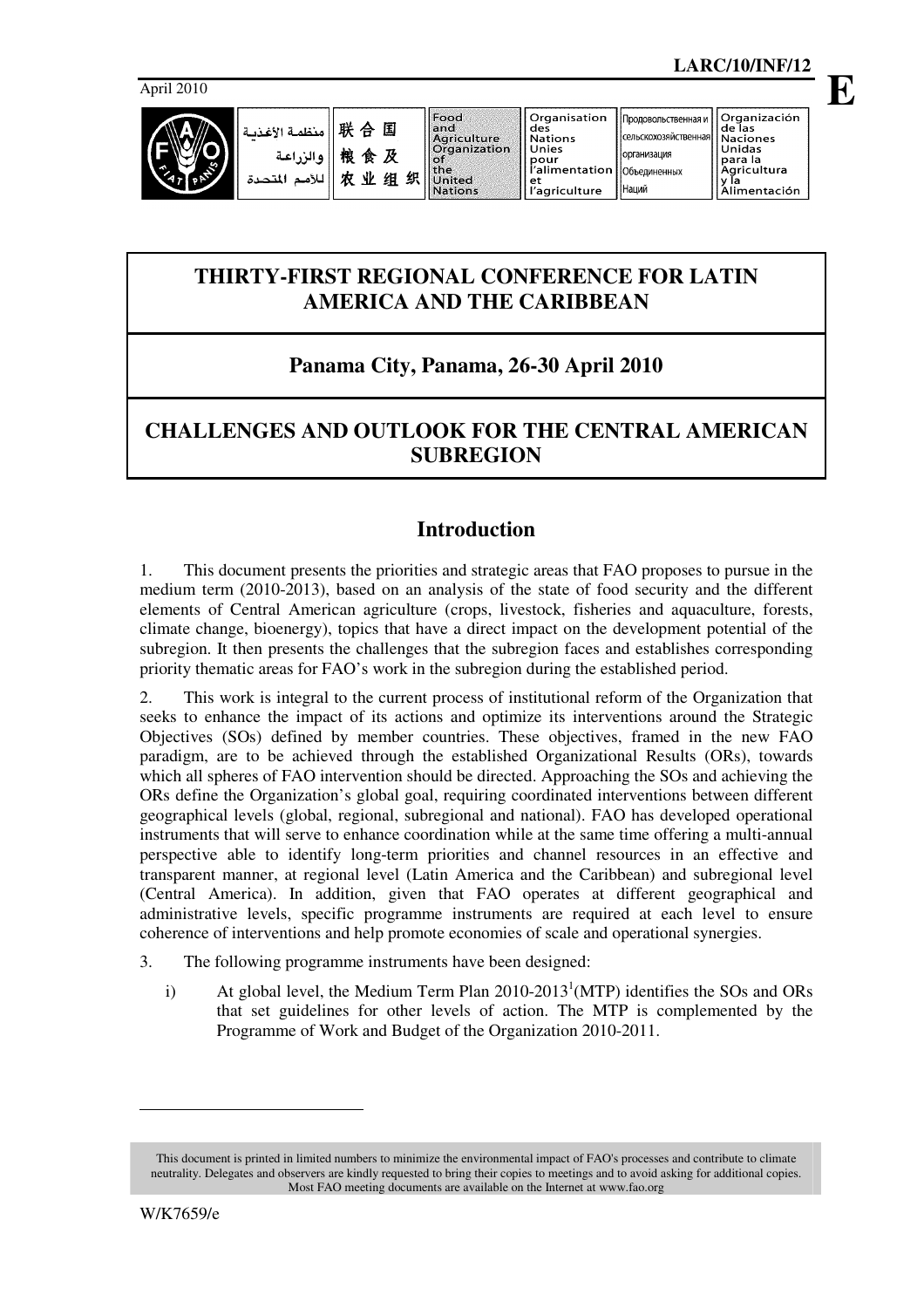- ii) At regional level, the regional medium-term priority framework identifies priorities that most countries and/or subregions share.
- iii) At subregional level, the subregional medium-term priority framework coordinates activities developed in countries making up a subregion.
- iv) At national level, the National Medium-Term Priority Framework (NMTPF) identifies priority actions for FAO technical assistance at country level.
- v) At sectoral level, FAO relies on reports of sectoral conferences (LACFC, CODEGALAC, etc.) which, although not programme documents as such, represent technical inputs for all other regional programming instruments.

4. The process of identifying priorities at different levels of programming (regional, subregional and national) takes into account the Organization's available resources and actual capacity. This helps determine areas in which FAO's efforts will need to be concentrated to achieve concrete and measurable benefits for member countries.

5. The Organization's planning process is not an internal activity disconnected from the policy action of national governments or from supranational and intergovernmental programming. Each level of planning requires the direct participation of corresponding governmental bodies.

6. For this reason, programming at **national** level is conducted in close collaboration with governments, taking into consideration their agendas and programmes. The final document, the NMTPF, is therefore the result of alignment and broad discussion between the Organization and different public bodies operating in areas within FAO's remit. The process of joint formulation of the programming document concludes with the signature of both parties, thus officially endorsing the Organization's programme of work in the country.

7. The documents of **subregional** programming draw upon the regional and subregional bodies (Caribbean Community, CARICOM; Southern Common Market, MERCOSUR; Andean Community, CAN; Central American Integration System, SICA; Union of South American Nations, UNASUR; etc.), acting as representative interlocutors of country groups, to define priority areas for FAO technical assistance in the subregion.

8. The **Regional Conference,** as part of the Organization's system of governance, provides an opportunity for broad discussion with countries to fine-tune the identification of priorities at **regional** level. This process permits a better allocation of scarce resources and greater operational effectiveness of the Organization at all levels of intervention.

9. Programming at **subregional** level seeks to direct FAO activities from this geographical perspective. It does not attempt to amalgamate priorities identified at national level but uses these to shape priorities emerging from the Regional Conference. In coherence with the SOs, the subregional priorities constitute a framework of action to bolster the Organization's work in the field at country level.

# **Subregional trends and outlook**

#### **Poverty, food insecurity and rural development**

10. Apart from being closely interrelated, poverty and food insecurity are both the cause and the result of other social factors and indicators, including indices of health, family income and level of education. In Central America, examination of these variables indicates that the subregion is operating on two levels in its development objectives: i) indicators for Costa Rica and Panama are generally higher than the Latin American average; ii) data for Belize, El Salvador, Guatemala, Honduras and Nicaragua are not only below the continental average but in some cases, such as chronic undernutrition (Guatemala) or poverty (Honduras and Nicaragua), are the lowest indices for Latin America, exceeded only by Haiti.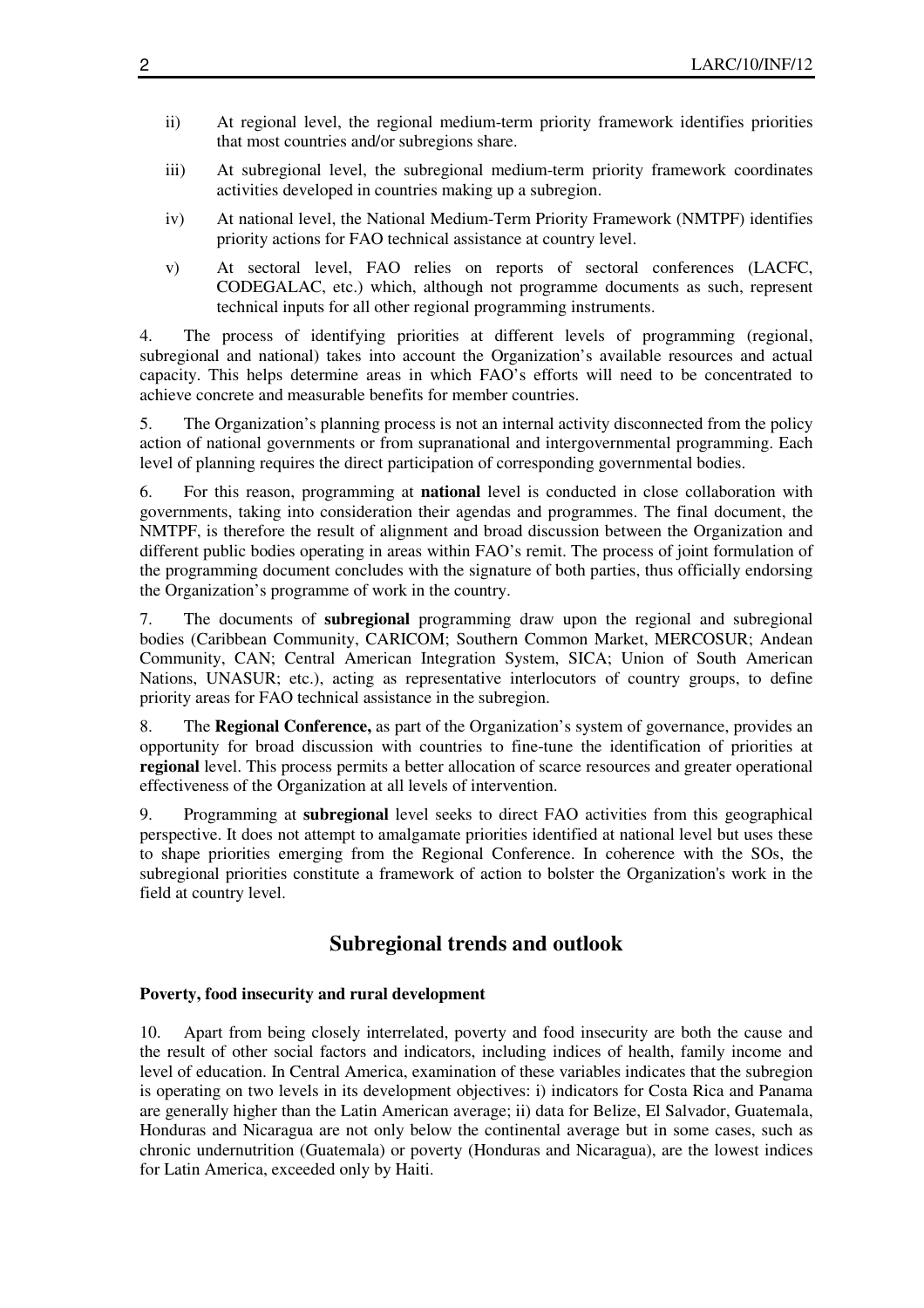11. Comparative analysis of poverty and food insecurity between Central America and the rest of the continent indicates two similarities (problem of access to food and very slow alleviation of the problem) and three characteristics that are specific to the subregion: growing dependency on imports, a problem that is above all rural, and inadequate coverage in terms of water and sanitation.

12. The trend for undernutrition figures in the last 15 years presents a contrasting picture: data for El Salvador, Guatemala, Honduras, Nicaragua and Panama indicate a percentage of undernourished people that fell from 20 percent in 1990-92 to 15 percent in 2003-05, but absolute numbers in the five countries that only fell from 5.4 to 5.1 million people during the same period.

13. These five million inhabitants live in a context of ample supply and variety of foodstuffs on urban markets, though less so on rural markets. In both cases, the problem is one of economic access to food for a large proportion of the population, given that, with the exception of Belize for which no figures are available, *per capita* food supply in all cases is higher than the recommended 2 200 kilocalories per day.

14. This supply of food in Central America needs to be qualified, in the sense that there is a growing dependency on imports, as was recognized by the Ministers of Agriculture of Central America meeting in Belize in April 2007. In the case of maize, for example, 5.6 million tonnes were consumed in 2006, but the region only produced 2.8 million tonnes.

15. The second subregional characteristic is that, with the exception of Costa Rica, hunger and poverty largely effect the rural population. While in Costa Rica 20 percent of the population living under the poverty threshold are rural, the corresponding percentages for Guatemala, El Salvador, Nicaragua and Honduras exceed 50 percent and in the case of Honduras reach 78.8 percent.

16. It should be noted that, while food insecurity in Central America is largely due to difficulty of access to food, we also need to consider the impact of other risk factors that mainly affect extremely poor households: housing sanitary conditions, access to adequate water and sanitation services, health care, understanding of hygiene in food handling and dietary habits, among others.

17. These serious problems persist despite the increased social spending in countries, the efforts of international aid and the impetus of international trade under the new development model and initiatives for subregional integration. Political and institutional action is therefore needed to ensure food security, applying an integrated approach and preferably with an emphasis on the rural sector. Effective actions with small rural landowners and farmers would help to address three fundamental problems of Central America: rural poverty, food supply and environmental protection.

18. Finally, the general agrifood sector in the Central American isthmus is noteworthy on account of its contribution to GDP. In 2006, this varied between 7 percent in Panama and 18 percent in Nicaragua, with Honduras and Guatemala at around 14 percent, El Salvador at 9.5 percent and Costa Rica at 8 percent. However, estimates covering the entire production chain point to a much higher contribution (as much as 32 percent in Costa Rica and 30 percent in Nicaragua). In addition, agriculture in recent years has had higher growth than total GDP in El Salvador and Nicaragua, and has also shown a positive trend in the last biennium, with the sole exception of Costa Rica.

## **Crops**

19. Crop production in Central America can be divided into three categories: staples (maize, bean, rice and sorghum), traditional export crops (coffee, banana and sugar) and, in the last 30 years, non-traditional export crops (melon, pineapple and other fresh fruits and vegetables). There are also three types of producer: small producers (mainly growing staples), large producers and corporations (growing mostly banana, sugar and export fruits) and medium-size entrepreneurial producers (who grow coffee, work as contract producers for sugar and banana and are now also taking up non-traditional export crops).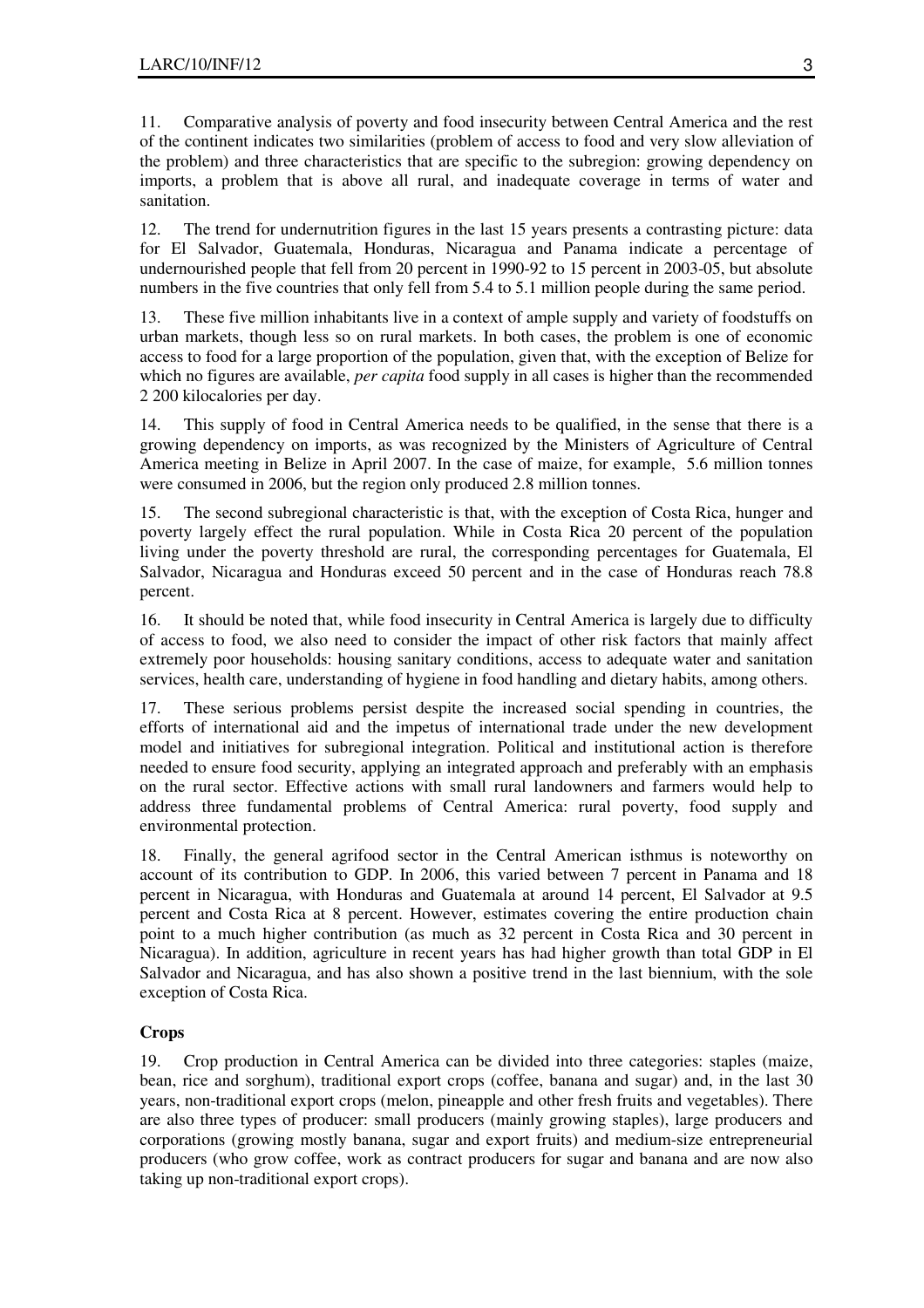20. Between 1990 and 2005, the land area given over to staple crops (maize, bean and sorghum) remained virtually the same, at approximately 13 million hectares, while the area given over to fruits and vegetables increased by more than 50 percent (from approximately 1.6 to 2.5 million hectares). (FAOSTAT).

21. Crop productivity in Central America is low for staples (e.g. average maize yield in Central America is less than 70 percent of yield in South America), while yields for certain export crops are the same as or above those of other regions of the world (e.g. yield for sugarcane in Central America is very similar to that of other regions while pineapple exceeds the yield of other regions) (FAOSTAT).

22. However, even when Central American crops are competitive in terms of productivity, very often they are not competitive on international markets because of sanitary and quality problems. Central American produce is often rejected on international markets because of microbial or pesticide contamination. And regional markets are becoming increasingly demanding, especially with the surge of supermarkets in Central America.

23. The main challenges for Central American crop production can be summarized as follows: intensifying production to use scarce resources; raising product safety and quality to be more competitive; and maintaining the production base of soil, water and biodiversity. Also the benefits of more competitive crop production must extend to rural families and communities, where much of the subregional poverty exists.

24. Meeting these challenges requires incentives for market innovation, investment and integration and the development of appropriate institutions and policies. Institutional capacity and human capital needs to be modernized and strengthened, and small farmers and their communities need to be supported to prepare them for the short term (training, producer associations, etc.) and for the long term (improvement in education and infrastructure) so that they can seize opportunities. FAO has a special role to play in strengthening phytosanitary systems and in supporting the management of genetic resources and of soil and water.

## **Soil and water**

 $\overline{a}$ 

25. One of the main problems affecting agricultural production and productivity in Central America is the advanced state of deterioration of its natural resources, especially land degradation and loss of soil fertility in hillside areas, as well as contamination and inadequate management of water resources.

26. It is estimated that 37 percent of the loss in agricultural productivity in Central America is due to soil degradation. A proportion of 32 percent of total land use (agricultural soil, pasture and forest) in the region is under degradation, rising to 74 percent in the specific case of agricultural land (Special Programme for Food Security, SPFS 2008), causing losses in agricultural productivity of about 37 percent. (UNEP-ISRIC<sup>2</sup>, 1991).

27. Among the main causes of soil degradation in Latin America are erosion (82 percent of total affected area) and chemical degradation (11 percent of affected land). While in South America erosion is basically caused by deforestation and overgrazing, the main cause of soil degradation in Central America is inadequate management of agricultural land, characterized by steep slopes, heavy rains and deficient agricultural practices. In addition, the serious inequality of land distribution associated with insecure tenure is leading to overexploitation of resources for short-term gain. Sustainable land management systems together with approaches, measures and practices for sustainable use and management of soil fertility and water are being developed to save and rehabilitate degraded lands. Information systems are being developed on land resources in support of land-use planning and policies.

<sup>&</sup>lt;sup>2</sup> United Nations Environment Programme - World Soil Information Database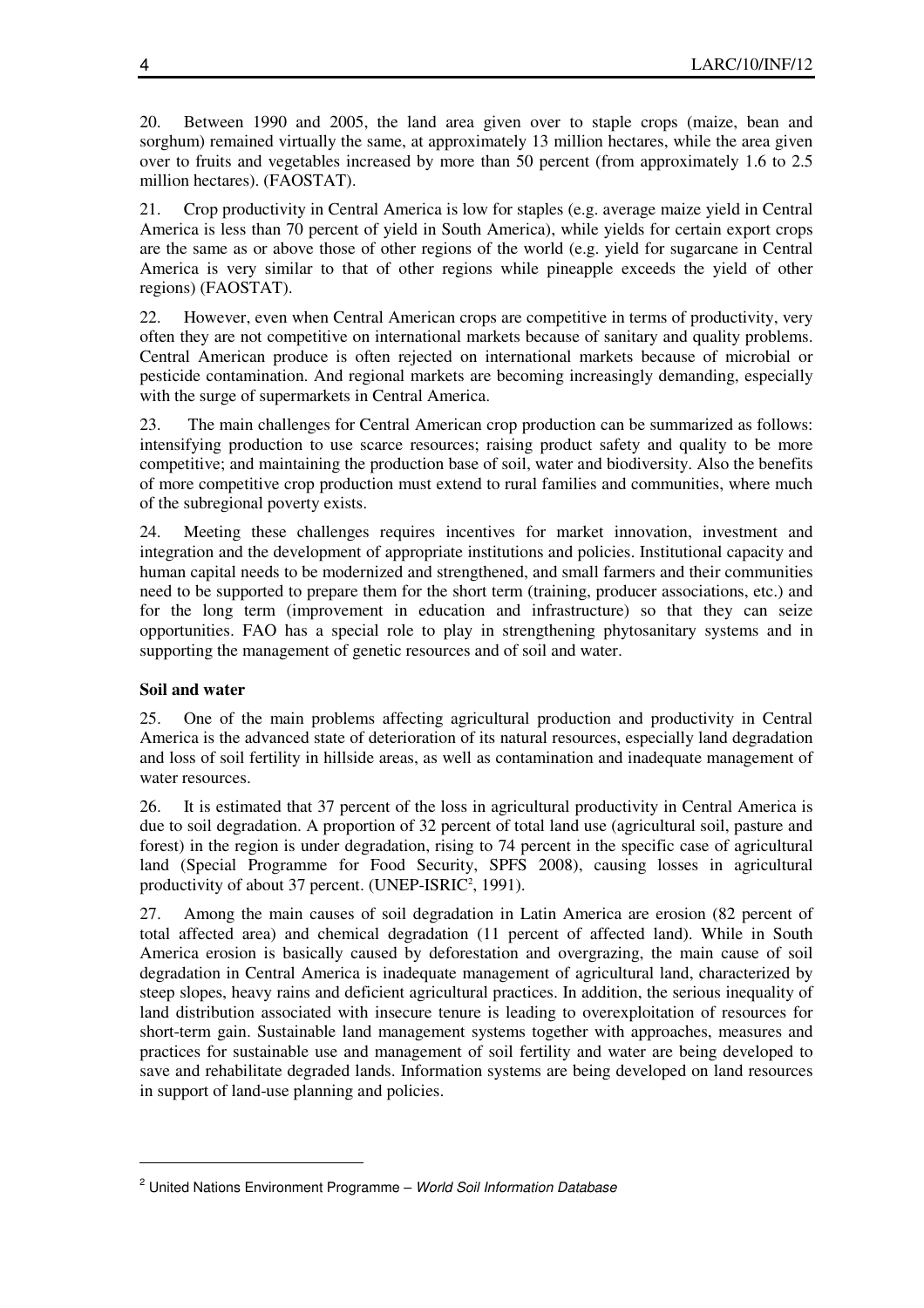28. The subregion has 23 international catchment basins, accounting for 40 percent of the Central American territory. Although the subregion has an abundant supply of water because of its climatic and geographical characteristics, this resource can also be very vulnerable. The main challenges are to harness water and make better use of it, but especially to reduce the impact of human settlements and of industry and agriculture on basins and sources and avoid "downstream" contamination. At the same time, water availability and distribution is not uniform because of multiple climatic and geographical factors. As only 6 percent of cultivated land in Central America is irrigated, there is great potential for expansion of irrigation, promoting mainly lowcost construction works, small irrigation schemes and precision micro-irrigation systems and building small inexpensive water reservoirs. Integrated watershed management is being promoted for the management of water resources, with the formulation of management plans and support to water management bodies.

#### **Livestock**

29. Central American livestock production is the primary activity occupying the largest land area after forests. The expansion of cattle ranching has clearly been a determining factor in the extension of the agricultural frontier at the expense of forest. Productivity and efficiency gains have been limited, especially in Guatemala and Honduras, a situation that is compounded by degraded pasture and conversion of rangeland to other purposes. One widespread problem is the shortage of fodder in the dry season. Against such a backdrop, meat production only rose marginally at 1 percent per year from 1994 to 2007. Milk and dairy products have done better at an annual 4 percent but the subregion continues to be dependent on imports.

30. The small livestock sector, including pigs and poultry, has maintained growth of between 4 and 5 percent which, together with milk, is slightly more than population growth. Small livestock contribute to food and nutritional security because most species are found on small family farms and provide high-quality food to the poorer segments of the population. Meanwhile, commercial poultry farms largely supply urban markets, although increasingly reaching into rural areas. Overall, livestock production has grown at 3 percent. Total per capita meat consumption in 2003 was 30 kg, including 16 kg poultry meat, 8.8 kg beef, 3.8 kg pigmeat and 1.5 kg other types of meat. Country differences in total meat consumption vary between 18 and 54 kg per capita.

31. Restrictions to livestock development are both internal and external. External restrictions include a slow pace of technology development, vulnerability to disease and parasites, and low capitalization. In addition, the state of economic development has not permitted a general increase in domestic demand. The price crises of 2007-2008 and the financial crisis of 2008-2009 in fact caused a slowdown in growth. There are however significant differences between countries, with El Salvador, Honduras and Nicaragua posting higher levels of growth than the subregional average and Costa Rica, Guatemala and Panama growing below the average.

32. With regard to trade in animal-based products, Central America is a net importer, with Costa Rica and Nicaragua the only net exporters. Intra-subregional trade accounts for 89 percent of the value of imports and 43 percent of the value of exports. The main export market is the United States which receives 53 percent of the total. There is still considerable intraregional trade in live cattle, without value added, and considerable disparity in tariff policy. Customs tariffs on meats vary between 15 and 30 percent, and between 15 and 65 percent for dairy products.

33. One major challenge and at the same time an opportunity for the cattle farming sector lies in the development and application of intensification technologies, which will also serve to reduce environmental impact, such as silvipastoralism and semi-confined cattle raising. Growth in the pig and poultry subsectors, like dairy production, require greater application of quality and sanitary control standards. Industrialization and distribution channels need to be improved to provide the intra- and extra-subregional export markets with more and better processed products.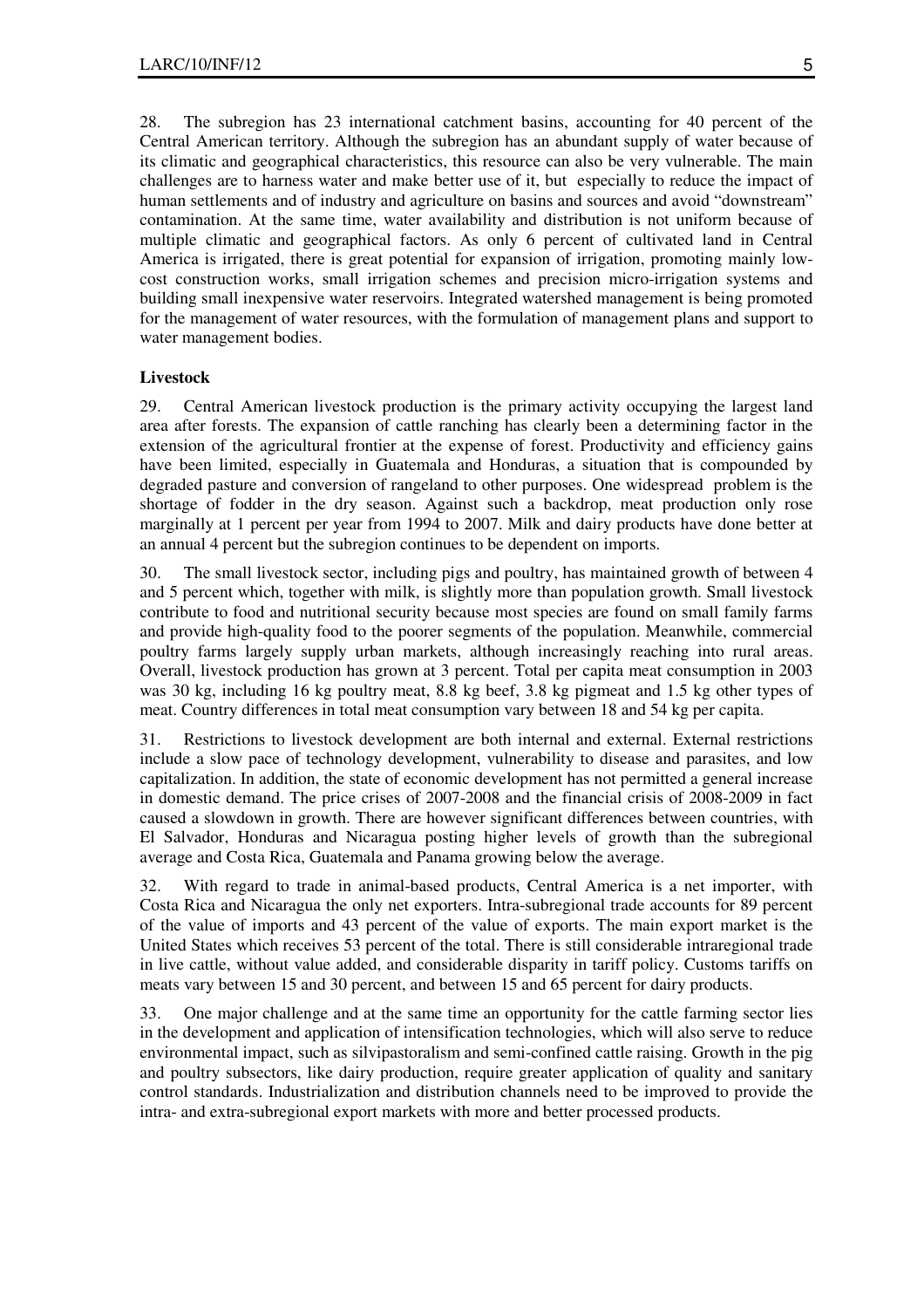### **Forest resources**

34. Central America has a total land area of 52.16 million hectares of which 22.41 million are covered in forest. The figures from FAO's Forest Resources Assessment Programme (F2005) indicate a 1.23 percent rate of reduction of forest area for the period 2000-2005. Industrial timber production amounted to 3.4 million cubic metres in 2005 and total exports were valued at 118 million US dollars (FAOSTAT).

35. After decades of public policies emphasizing forest conservation and raising public awareness, which produced notable results, the countries of Central America are now discussing and assessing opportunities and the need to develop the economic use of land and production forests. This trend is inspired by the successes of Southern Cone countries, growing subregional demand for timber products and availability of land suitable for reforestation and afforestation, together with appropriate ecological conditions for rapid growth species. The current global financial crisis, with its negative impact on funds for foreign direct investment and the economic deceleration taking place in the countries of Central America has not impacted negatively on this trend. Such a situation offers opportunities for long-term investments seeking refuge from wildly fluctuating global markets and, on the subregional level, permits the creation of employment with a high ratio of jobs created to dollar invested.

36. The increasingly accepted principle of payment for carbon capture through reforestationafforestation (CDM), the creation of a global fund for the reduction of emissions from deforestation and forest degradation (REDD) and discussions on the possibility of similar payment for averted deforestation will, in the next two years, lead countries to examine the quantification and social distribution of any payments received. Such discussion brings to the fore the issue of rights and participation of indigenous populations.

37. The challenges facing the subsector concern capacity of measurement and monitoring (inventories) of forest resources including biomass, determination of benchmarks, reduction of costs in generating information, routine reports, common methodologies, compatible databases, subregional standardization of measured units and the constant need for capacity of policy analysis and programme formulation. Another area in which the strengthening of government agency capacity is required is in the ability and institutional framework to produce quality environmental impact studies to steer decisions on public programmes and policies.

## **Fisheries and aquaculture**

38. As in other regions of the world, fisheries and aquaculture in Central America have experienced very similar behaviour patterns, with intensive overexploitation of high-value fishery resources that has jeopardized stocks. this has been the case with shrimp and high-value species such as corvina (white sea bass). Aquaculture has grown rapidly in the last twenty years, both industrially and on the small-scale rural level. In 2005 it accounted for 10 percent of the subregion's fishery production, with 76 517 tonnes.

39. With regard to fisheries, the leading producer is Panama with 270 643 tonnes, followed by Costa Rica with 61 788 tonnes and El Salvador with 25 851 tonnes. With regard to aquaculture, Honduras occupies first place with 20 000 tonnes, followed by Costa Rica with 17 742 tonnes, Panama with 11 463 tonnes and Belize with 11 045 tonnes.

40. The situation for highly migratory marine species, such as shark, tuna, dorado, marlin and sailfish, represents a major challenge for countries, given that these species are intensively fished without regulation and without management, which is seriously affecting some species, notably sharks. Given the threat that longline fishing represents for countries, a regional effort must be made to ensure the future sustainability of these fisheries.

41. One of the major problems facing fisheries and aquaculture in the countries of Central America is the absence of a common policy regime to effectively regulate the future development of these activities. The situation is compounded by the absence of biological research for fisheries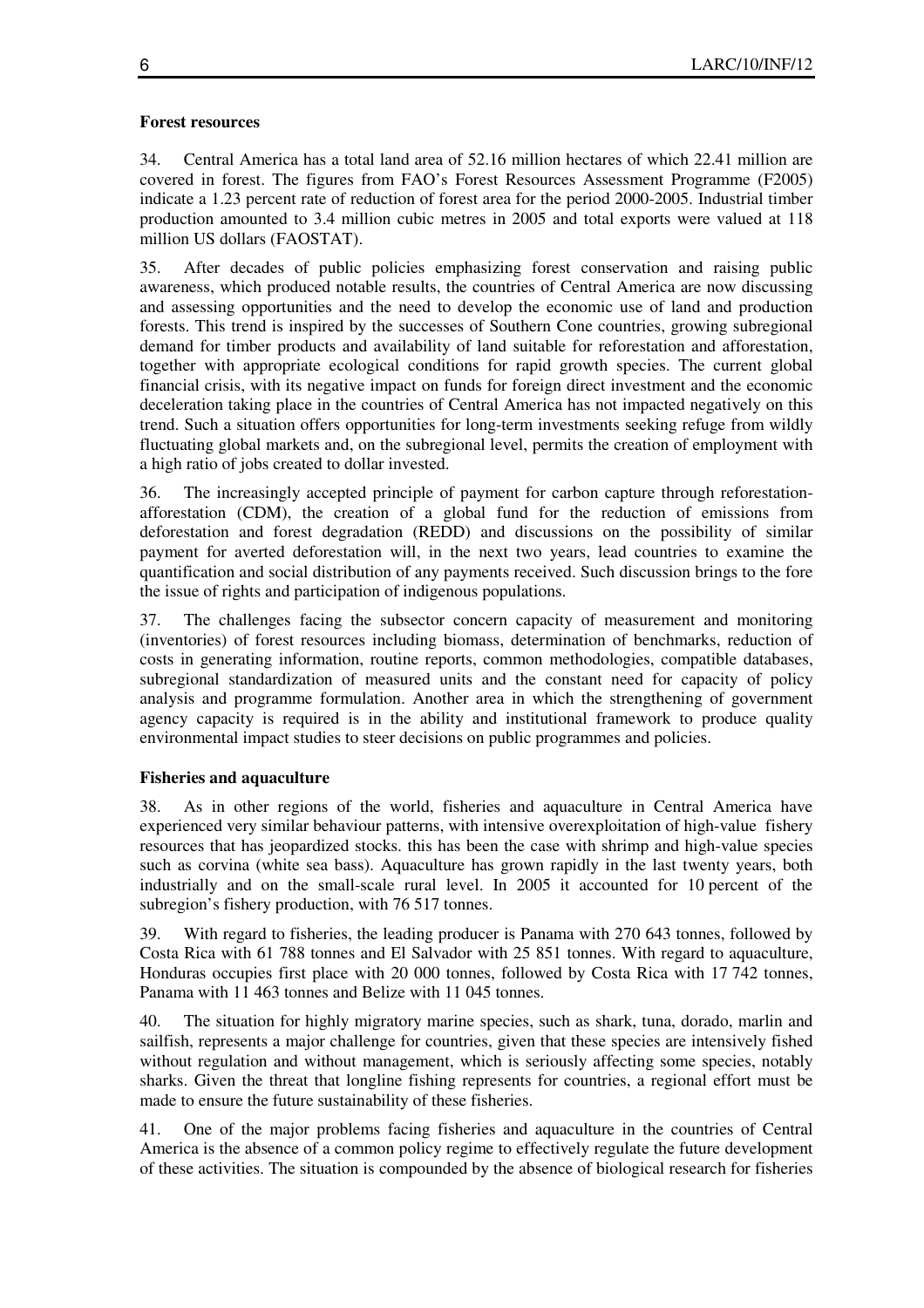and aquaculture which is essential for fishery resource management on the one hand and for the development of environmentally sustainable aquaculture on the other. Production of more coastal resources must be maintained at least at current levels, while research is intensified into fish fry production for restocking and management programmes.

42. Rural aquaculture still has great potential but existing inadequacies in training, organization and markets need to be rectified. In this regard, the institutional markets of each country could be an excellent alternative for ensuring market sales that will generate highest possible incomes for producer associations.

## **Climate change and bioenergy**

43. In spite of the measures that countries have taken to mitigate the impacts of climate change, the reality is that Central America is one of the world's most exposed subregions. This has been evidenced by increasingly serious flooding in Belize, Costa Rica, El Salvador, Guatemala, Honduras and Nicaragua, and the more violent hurricanes that have hit all countries in recent years, though to a lesser degree Costa Rica and Panama. The International Panel on Climate Change (IPCC) considers these changes and the increase in average temperatures to be statistically significant.

44. The increasing likelihood of disastrous events and the scale of related damage call for preventive actions to reduce vulnerability to catastrophic scenarios. The impact will depend on the capacity of adaptation of each sector and on specific investments to improve capacity of response to unusual events. Several countries have developed national systems of disaster awareness, prevention and management, involving institutions associated with risk management and disaster response. Under the present situation, disaster risk management (DRM) in the subregion has generally been directed towards urban populations and living conditions, water and sanitation, health and infrastructure, while little has been done to develop and implement programmes to strengthen DRM in the rural agricultural sector, despite the huge social and economic impacts of disasters on agriculture and rural livelihoods. However, experiences have been developed and systematically applied in Honduras with the use of agroforestry systems in integrated risk management (Quesungual agroforestry system).

45. With regard to bioenergy, this can represent an opportunity to generate income, employment and economic growth in the Central American agricultural sector. Besides representing a priority strategy to reduce the region's energy vulnerability, there are clear comparative environmental benefits that need to be considered.

46. This is a controversial topic and the subregion's Ministries of Agriculture and Energy should embark on a study of related issues and matters that need to be clarified and analysed to facilitate decision-making on agroenergy and biofuel policy. One aspect that the needs to be defined is the energy balance of biofuels derived from traditional crops and new varieties, i.e. how much fossil fuel (oil) is consumed to produce one unit of biofuel. There is also a need to identify plant species that are not present in the subregion but that appear to be promising, and to test their possible adaptation to the soil and climatic conditions of the subregion.

47. The study should also look into the availability and current use of soil, irrigation, labour and production techniques at subregional and national level in order to anticipate possible competition between foodstuffs, agroexports and biofuels. There is also a need for analysis and comparison of the economic efficiency and environmental cleanliness of different technologies available on the international market to process biofuels, in order to justify their procurement. The experience of countries already engaged in the use of biofuels should be examined, considering both positive and negative implications. In this connection, we should look much more closely at events in leading biofuel countries, including Brazil, United States, Europe, and Canada.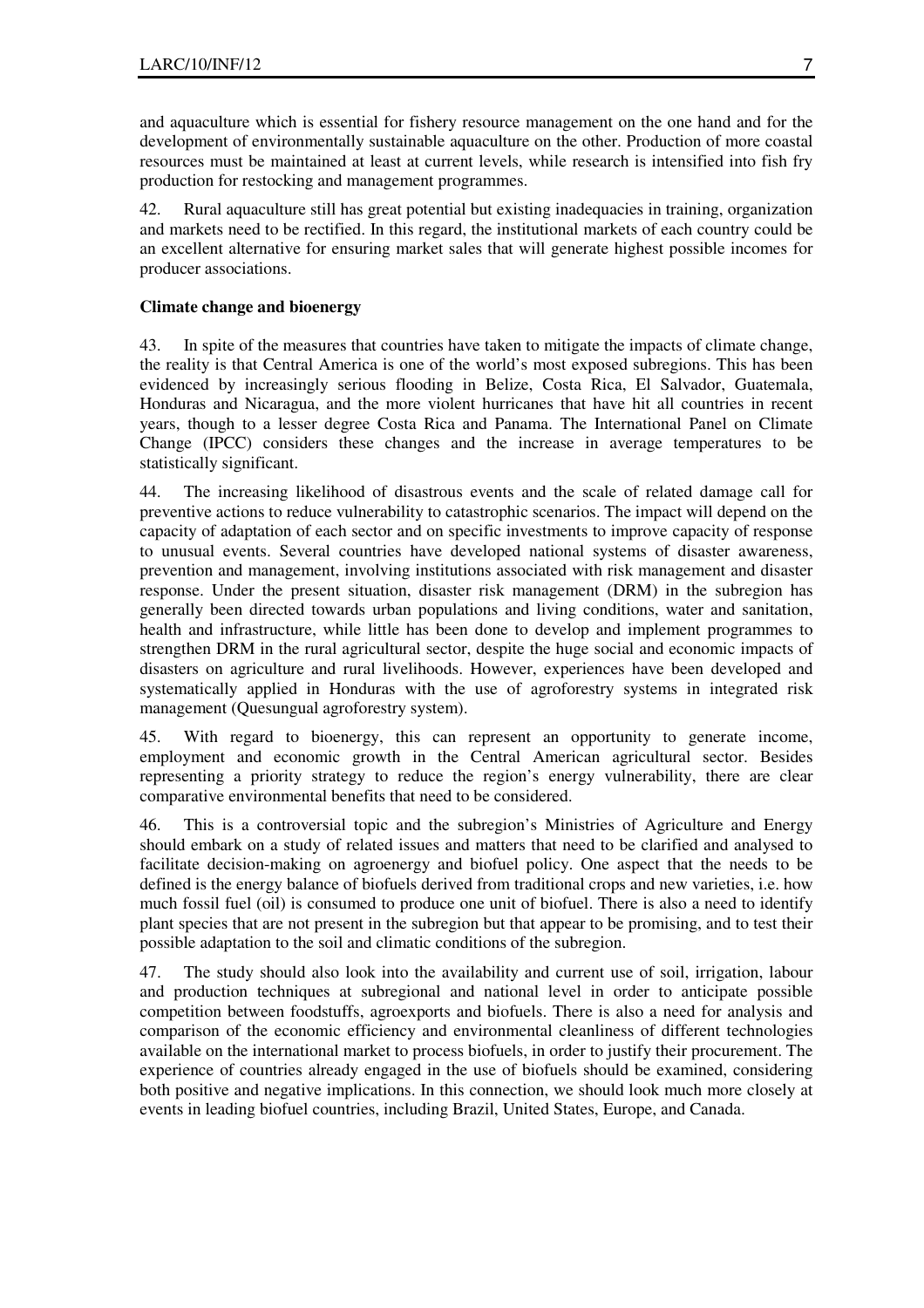# **Challenges and priorities**

#### **Prioritization process**

48. On the basis of the above state of agriculture, livestock, forests and fishery resources in the subregion, we now look at the main challenges and identify priorities and programme areas for FAO intervention, together with expected outcomes for the end of 2012.

49. The identification of FAO subregional programme areas for Central America began with a consultation of all Representations in the subregion in January 2009, involving the analysis with national authorities of each Strategic Objective (SO) and Organizational Result (OR) and determining its relevance to each country. The most common priorities were then identified to determine the SOs and ORs of greatest relevance to the subregion as a whole.

50. A synthesis of national priorities provided a preliminary overview of technical cooperation requirements in the subregion. The strategies of regional integration bodies involved in FAO's field of action and the priorities established at the last Regional Conference (April 2008) were also considered. This provided key ingredients for the FAO subregional multidisciplinary team workshops that were held in Panama in March and December 2009, with all officers of the Subregional Office and the Representatives and Programme Assistants of the six countries.

51. These two workshops identified six main challenges that were to guide FAO's work in the subregion:

- 1) *Low profitability in the context of the price crisis*. The hike in food prices in 2008 led to a corresponding increase in price of inputs, but the subsequent partial decline in agricultural prices in 2009 was not reflected in the price of inputs, which eroded profitability and had consequent implications for the economic viability of many products and of the weaker or more vulnerable producers.
- 2) *Inadequate levels of competitiveness.* Given low average yields in the subregion and high transaction costs, Central America has a problem of competitiveness which prevents access to international markets and makes it difficult to reduce food imports.
- 3) *Unemployment and poverty*. The indicators of poverty and unemployment were outlined earlier as was their worrying exacerbation.
- 4) *Insufficient access to food.*. This challenge was also detailed earlier so the only need here is to mention the programmes that tackle this challenge in the subregion.
- *5) Deterioration of natural resources*. *Vulnerability*.
- 6) *Regional integration*. For many years Central America has been building a mechanism of integration through bodies operating under the Central American Integration System (SICA), but efforts still fall short of levels required to successfully foster agricultural development and food security in the subregion. FAO could provide significant assistance to the process of integration in its fields of action, supporting the technical and institutional reinforcement of corresponding subregional bodies.

52. Analysis of the challenges that face the subregion and consideration of the priorities established by its Ministers of Agriculture under the Central American Agricultural Council (CAC) highlight three priorities that should guide FAO activities in the subregion in the next years:

> 1) Family farming as the foundation for rural development, food security and poverty reduction.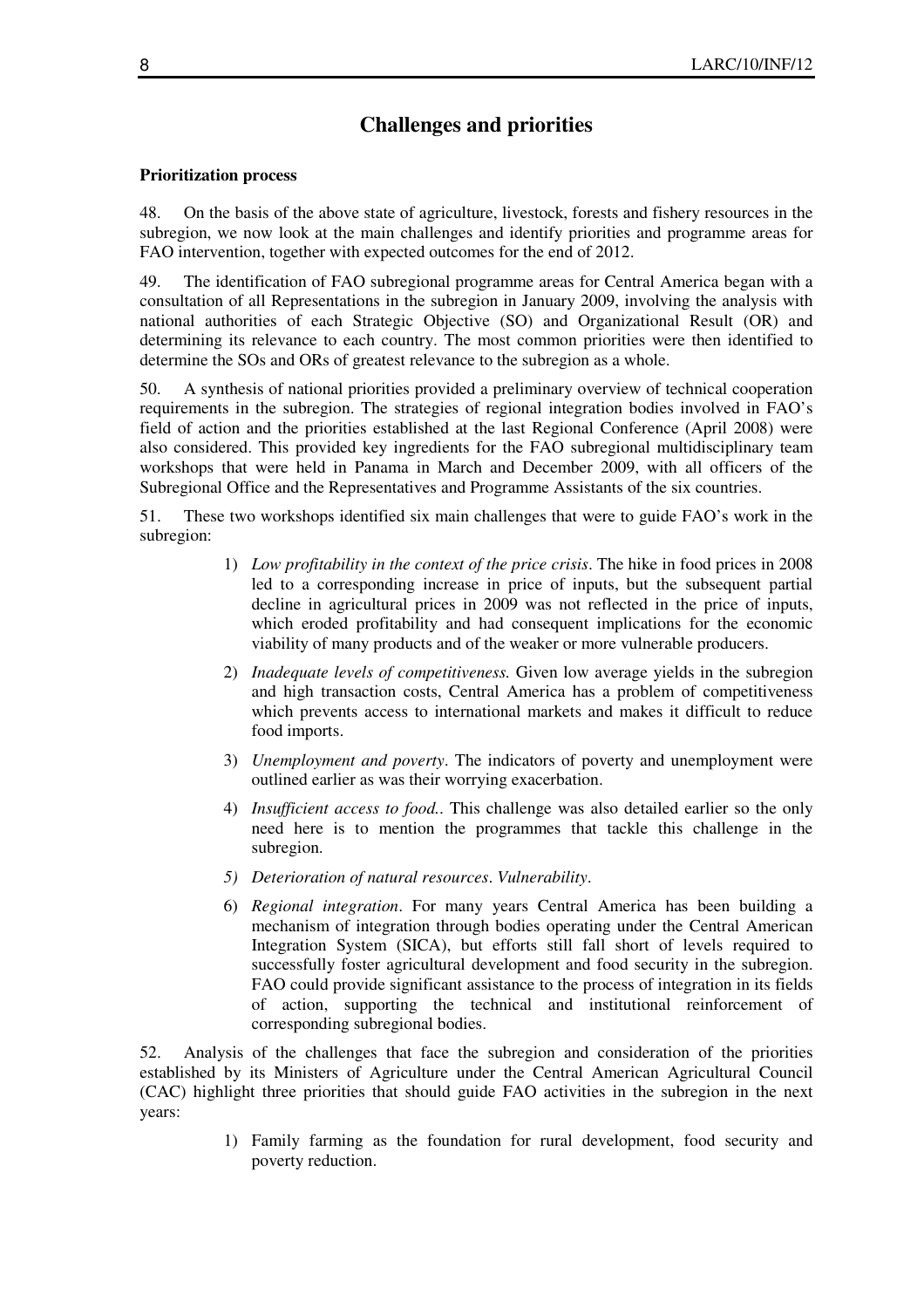- 2) Technical strengthening of plant and animal health and transboundary agricultural trade to foster regional integration.
- 3) Management and conservation of natural resources and the environment.

53. With this in mind, the subregional multidisciplinary team has proposed five programme areas related to the Organizational Results considered most relevant, urgent and feasible for the subregion.

54. Annex 1 presents the matrix "Relevance of Organizational Results to Countries and the Subregion, SLM" which reflects the relevance (high, medium, low) of the SOs and ORs to each country.

### **Priorities, programme areas and organizational results**

55. Table 1 presents the linkages between the three priorities defined to help the subregion meet its challenges, the programme areas on which to focus interventions and the organizational results expected at the end of the biennium.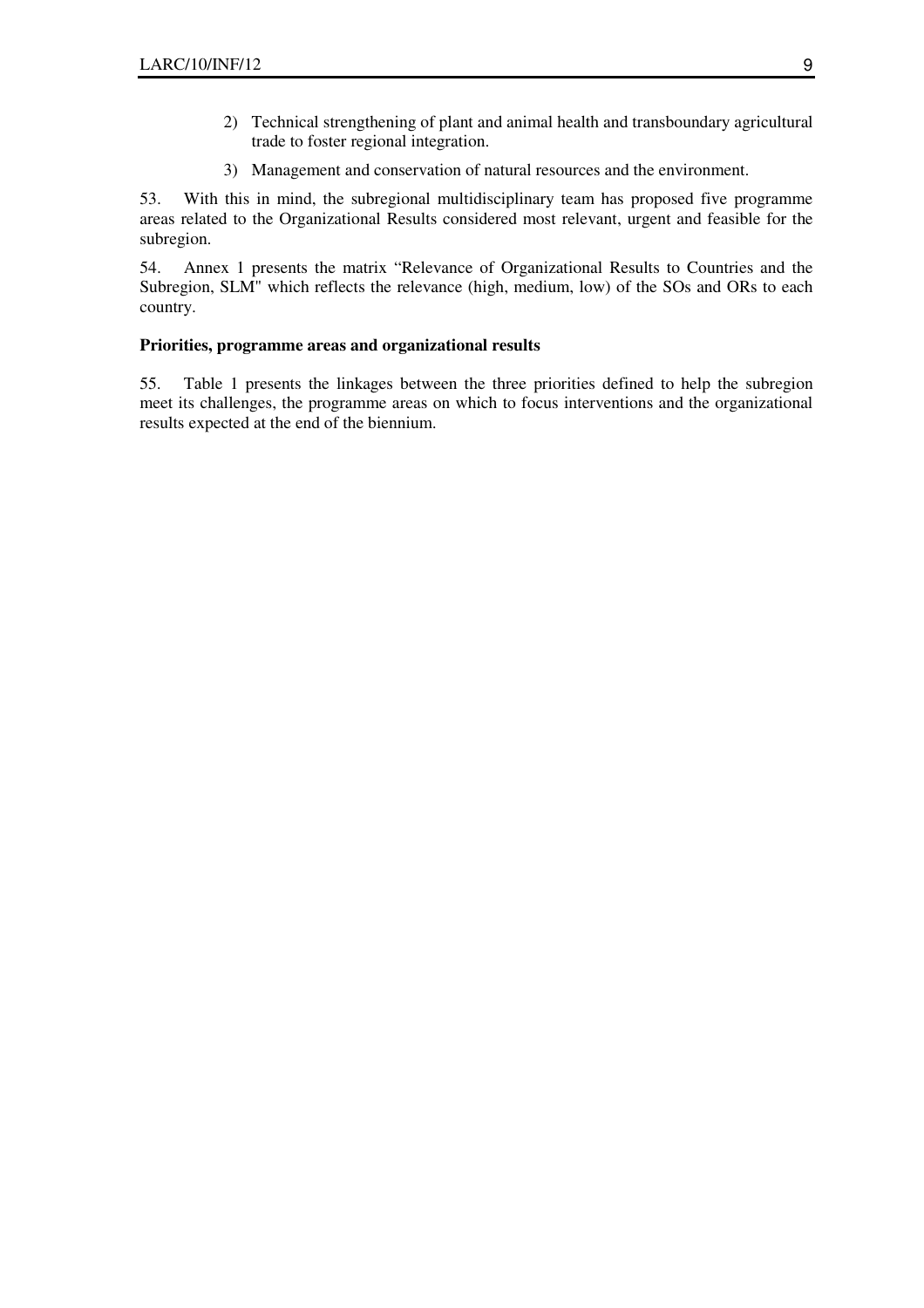| <b>Priorities</b>                                                                                                                     | <b>Programme Areas</b>                                                                                                                                                                                                               | <b>Organizational Results</b>                                                                                                                                                                                                                                                                                                                                                                                                                                                                                                                                                                                                                                                                                                                                                                                                                                                                               |
|---------------------------------------------------------------------------------------------------------------------------------------|--------------------------------------------------------------------------------------------------------------------------------------------------------------------------------------------------------------------------------------|-------------------------------------------------------------------------------------------------------------------------------------------------------------------------------------------------------------------------------------------------------------------------------------------------------------------------------------------------------------------------------------------------------------------------------------------------------------------------------------------------------------------------------------------------------------------------------------------------------------------------------------------------------------------------------------------------------------------------------------------------------------------------------------------------------------------------------------------------------------------------------------------------------------|
| 1- Family farming<br>as the foundation<br>for rural<br>development, food<br>security and<br>poverty reduction                         | 1.1 Promoting an increase in agricultural<br>and fisheries production.                                                                                                                                                               | National and regional capacities are strengthened to make more effective and strategic decisions in<br>$\bullet$<br>order to increase crop production (A1)<br>Biodiversity conservation policies and strategies are applied to manage plant genetic resources and<br>$\bullet$<br>seed production systems (A4)<br>The livestock sector contributes to food security, protection of livelihoods and rural development<br>(B1)<br>Member countries and other stakeholders have improved the formulation of policies and standards<br>$\bullet$<br>that facilitate implementation of the Code of Conduct for Responsible Fisheries and other<br>international instruments, as well as response to emerging issues (C1)                                                                                                                                                                                         |
|                                                                                                                                       | 1.2. Contributing to progress of the Central<br>American countries in achieving Goal 2 of<br>the MDGs: To halve, between 1990 and<br>2015, the proportion of people who suffer<br>from hunger.                                       | Member countries, development partners and other stakeholders have access to information,<br>analysis and lessons learned to improve food security and nutrition (H1)                                                                                                                                                                                                                                                                                                                                                                                                                                                                                                                                                                                                                                                                                                                                       |
| 2- Technical<br>strengthening of<br>plant and animal<br>health and<br>transboundary<br>trade to facilitate<br>regional<br>integration | 2.1 Improving plant and animal health and<br>food safety<br>2.2 Strengthening greater competitiveness<br>of production and rural, crop, livestock,<br>forest, fishery and aquaculture enterprises,<br>especially of small producers. | Risks of outbreak of transboundary pests and diseases are sustainably reduced at national, regional<br>and global levels (A2)<br>Increased capacity to analyse changes in the international trade environment and in trade<br>opportunities creates an enabling policy and institutional framework for agricultural producers and<br>agro-enterprises (G4)                                                                                                                                                                                                                                                                                                                                                                                                                                                                                                                                                  |
| 3. Management<br>and conservation<br>of natural<br>resources and the<br>environment                                                   | 3. Enhancing the sustainable management<br>of natural resources and risk management<br>in Central America.                                                                                                                           | Countries have improved capacity to cope with water scarcity and enhance water productivity in<br>their agricultural systems at national and in their river basins (including transboundary water<br>bodies) (F2)<br>Policy and practice affecting forests and forestry are based on timely and reliable information / are<br>strengthened through cooperation and discussion at international level (E1)<br>Social and economic values and livelihood benefits of forests and trees are enhanced, and markets<br>for forest products and services contribute to making forestry an economically viable land-use<br>option (E5)<br>Sustainable management of forests and trees is more broadly adopted, leading to reductions in<br>deforestation and forest degradation and to increased contributions of forests and trees to the<br>improvement of livelihoods and the mitigation of climate change (E4) |

**Table 1. Linkages between priorities, programme areas and organizational results**